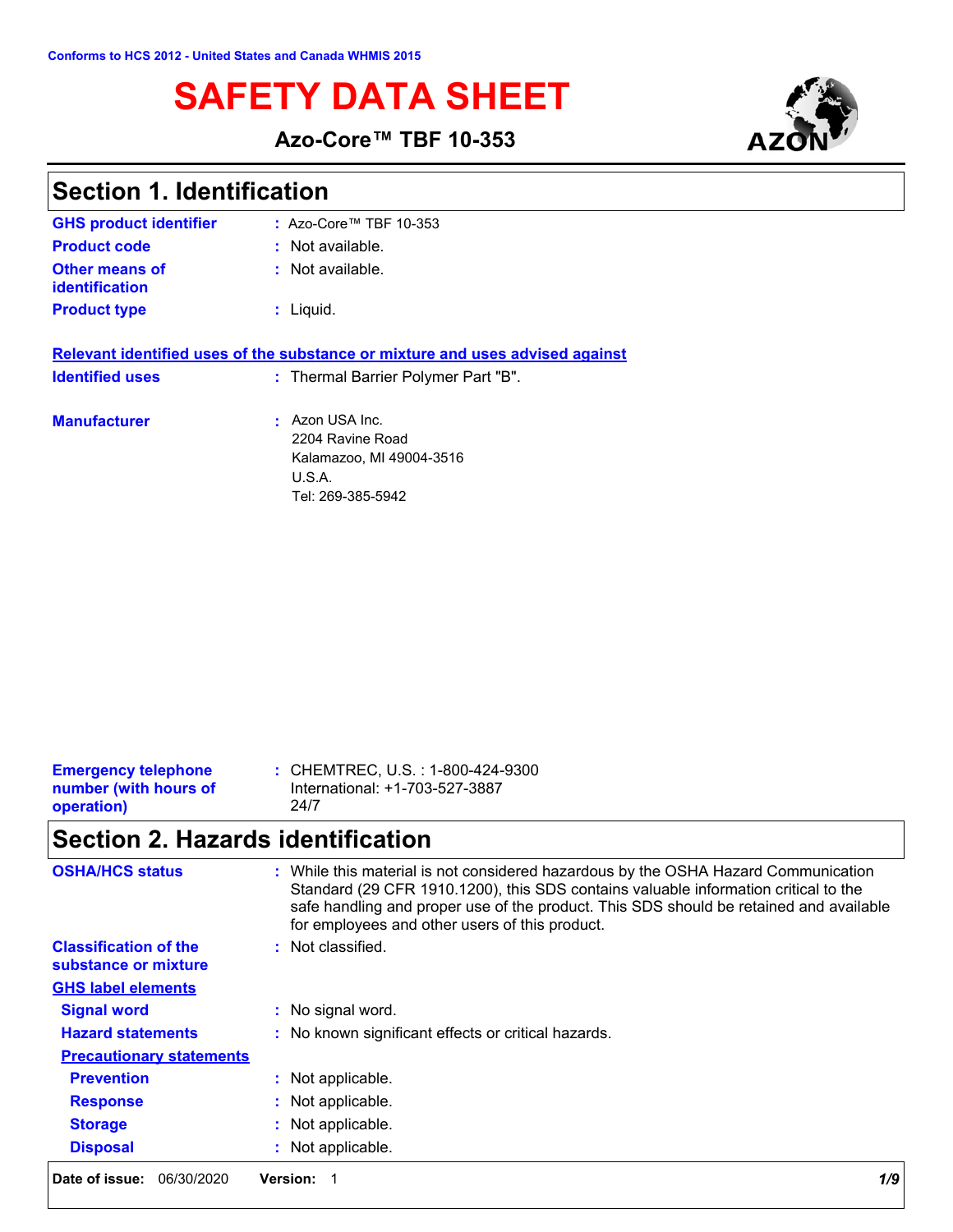### **Section 2. Hazards identification**

**Hazards not otherwise classified**

**:** None known.

## **Section 3. Composition/information on ingredients**

**Substance/mixture :** Mixture

**Other means of identification**

**:** Not available.

**There are no ingredients present which, within the current knowledge of the supplier and in the concentrations applicable, are classified as hazardous to health or the environment and hence require reporting in this section.**

**Occupational exposure limits, if available, are listed in Section 8.**

### **Section 4. First aid measures**

#### **Description of necessary first aid measures**

| <b>Eye contact</b>  | Immediately flush eyes with plenty of water, occasionally lifting the upper and lower<br>eyelids. Check for and remove any contact lenses. Get medical attention if irritation<br>occurs.                                                                                                                                                              |
|---------------------|--------------------------------------------------------------------------------------------------------------------------------------------------------------------------------------------------------------------------------------------------------------------------------------------------------------------------------------------------------|
| <b>Inhalation</b>   | : Remove victim to fresh air and keep at rest in a position comfortable for breathing. Get<br>medical attention if symptoms occur.                                                                                                                                                                                                                     |
| <b>Skin contact</b> | : Flush contaminated skin with plenty of water. Get medical attention if symptoms occur.                                                                                                                                                                                                                                                               |
| <b>Ingestion</b>    | : Wash out mouth with water. Remove victim to fresh air and keep at rest in a position<br>comfortable for breathing. If material has been swallowed and the exposed person is<br>conscious, give small quantities of water to drink. Do not induce vomiting unless<br>directed to do so by medical personnel. Get medical attention if symptoms occur. |

|                                       | Most important symptoms/effects, acute and delayed                                                                             |
|---------------------------------------|--------------------------------------------------------------------------------------------------------------------------------|
| <b>Potential acute health effects</b> |                                                                                                                                |
| <b>Eye contact</b>                    | : No known significant effects or critical hazards.                                                                            |
| <b>Inhalation</b>                     | : No known significant effects or critical hazards.                                                                            |
| <b>Skin contact</b>                   | : No known significant effects or critical hazards.                                                                            |
| <b>Ingestion</b>                      | : No known significant effects or critical hazards.                                                                            |
| <b>Over-exposure signs/symptoms</b>   |                                                                                                                                |
| <b>Eye contact</b>                    | : No known significant effects or critical hazards.                                                                            |
| <b>Inhalation</b>                     | : No known significant effects or critical hazards.                                                                            |
| <b>Skin contact</b>                   | : No known significant effects or critical hazards.                                                                            |
| <b>Ingestion</b>                      | : No known significant effects or critical hazards.                                                                            |
|                                       | Indication of immediate medical attention and special treatment needed, if necessary                                           |
| <b>Notes to physician</b>             | : Treat symptomatically. Contact poison treatment specialist immediately if large<br>quantities have been ingested or inhaled. |

**Specific treatments :** No specific treatment.

**Protection of first-aiders :** No action shall be taken involving any personal risk or without suitable training.

**See toxicological information (Section 11)**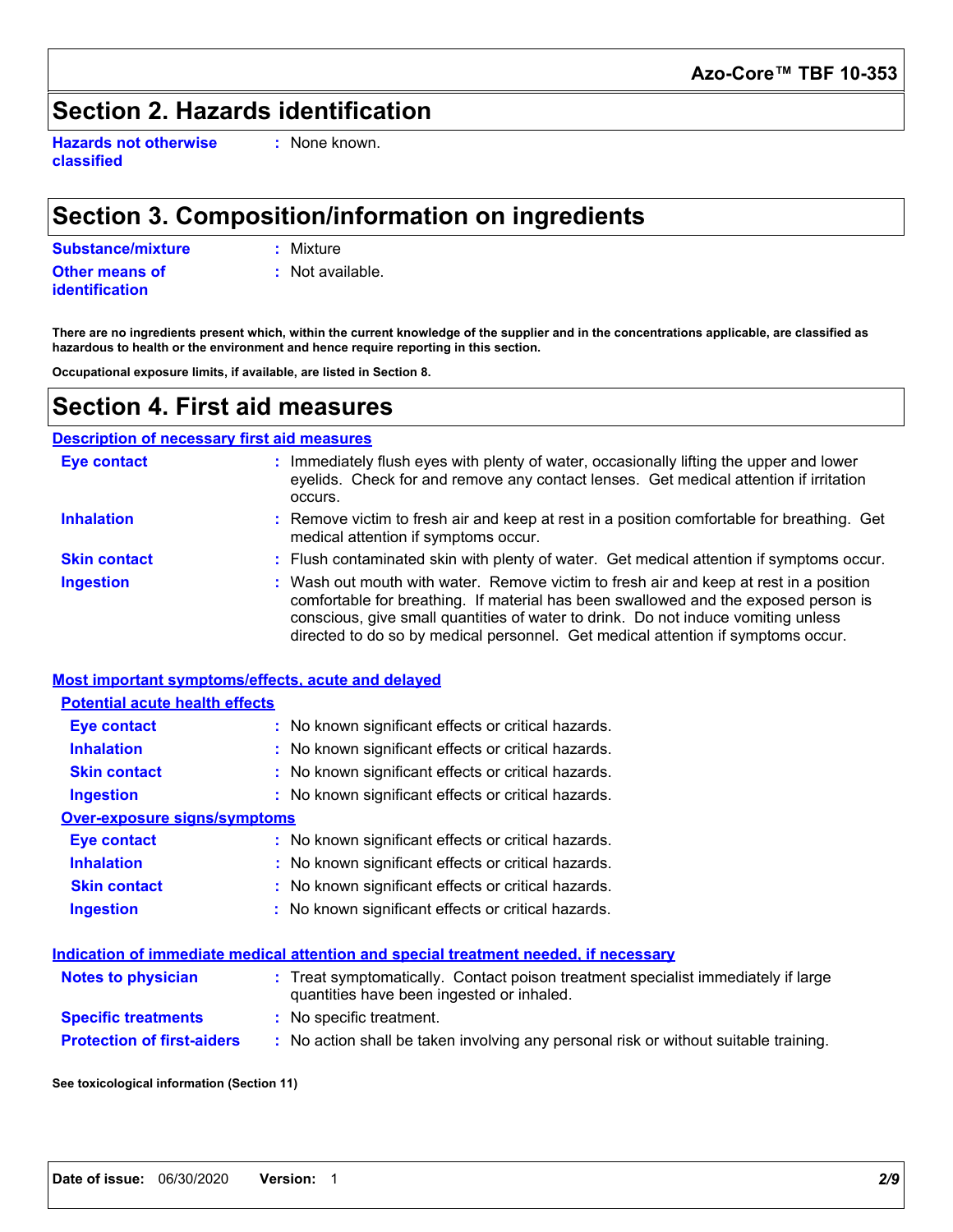## **Section 5. Fire-fighting measures**

| <b>Extinguishing media</b>                               |                                                                                                                                                                                                     |
|----------------------------------------------------------|-----------------------------------------------------------------------------------------------------------------------------------------------------------------------------------------------------|
| <b>Suitable extinguishing</b><br>media                   | : Use an extinguishing agent suitable for the surrounding fire.                                                                                                                                     |
| <b>Unsuitable extinguishing</b><br>media                 | : None known.                                                                                                                                                                                       |
| <b>Specific hazards arising</b><br>from the chemical     | : No specific fire or explosion hazard.                                                                                                                                                             |
| <b>Hazardous thermal</b><br>decomposition products       | : Decomposition products may include the following materials:<br>carbon dioxide<br>carbon monoxide                                                                                                  |
| <b>Special protective actions</b><br>for fire-fighters   | : Promptly isolate the scene by removing all persons from the vicinity of the incident if<br>there is a fire. No action shall be taken involving any personal risk or without suitable<br>training. |
| <b>Special protective</b><br>equipment for fire-fighters | : Fire-fighters should wear appropriate protective equipment and self-contained breathing<br>apparatus (SCBA) with a full face-piece operated in positive pressure mode.                            |

## **Section 6. Accidental release measures**

|                                                              | <b>Personal precautions, protective equipment and emergency procedures</b>                                                                                                                                                                                                                                                                                                                                                                                                                                                                                                                 |
|--------------------------------------------------------------|--------------------------------------------------------------------------------------------------------------------------------------------------------------------------------------------------------------------------------------------------------------------------------------------------------------------------------------------------------------------------------------------------------------------------------------------------------------------------------------------------------------------------------------------------------------------------------------------|
| For non-emergency<br>personnel                               | : No action shall be taken involving any personal risk or without suitable training.<br>Evacuate surrounding areas. Keep unnecessary and unprotected personnel from<br>entering. Do not touch or walk through spilled material. Put on appropriate personal<br>protective equipment.                                                                                                                                                                                                                                                                                                       |
|                                                              | For emergency responders : If specialized clothing is required to deal with the spillage, take note of any information in<br>Section 8 on suitable and unsuitable materials. See also the information in "For non-<br>emergency personnel".                                                                                                                                                                                                                                                                                                                                                |
| <b>Environmental precautions</b>                             | : Avoid dispersal of spilled material and runoff and contact with soil, waterways, drains<br>and sewers. Inform the relevant authorities if the product has caused environmental<br>pollution (sewers, waterways, soil or air).                                                                                                                                                                                                                                                                                                                                                            |
| <b>Methods and materials for containment and cleaning up</b> |                                                                                                                                                                                                                                                                                                                                                                                                                                                                                                                                                                                            |
| <b>Spill</b>                                                 | : Stop leak if without risk. Move containers from spill area. Prevent entry into sewers,<br>water courses, basements or confined areas. Wash spillages into an effluent treatment<br>plant or proceed as follows. Contain and collect spillage with non-combustible,<br>absorbent material e.g. sand, earth, vermiculite or diatomaceous earth and place in<br>container for disposal according to local regulations (see Section 13). Dispose of via a<br>licensed waste disposal contractor. Note: see Section 1 for emergency contact<br>information and Section 13 for waste disposal. |

## **Section 7. Handling and storage**

#### **Precautions for safe handling**

| <b>Protective measures</b>                       | : Put on appropriate personal protective equipment (see Section 8).                                                                                                                                                                                                    |
|--------------------------------------------------|------------------------------------------------------------------------------------------------------------------------------------------------------------------------------------------------------------------------------------------------------------------------|
| <b>Advice on general</b><br>occupational hygiene | : Eating, drinking and smoking should be prohibited in areas where this material is<br>handled, stored and processed. Workers should wash hands and face before eating,<br>drinking and smoking. See also Section 8 for additional information on hygiene<br>measures. |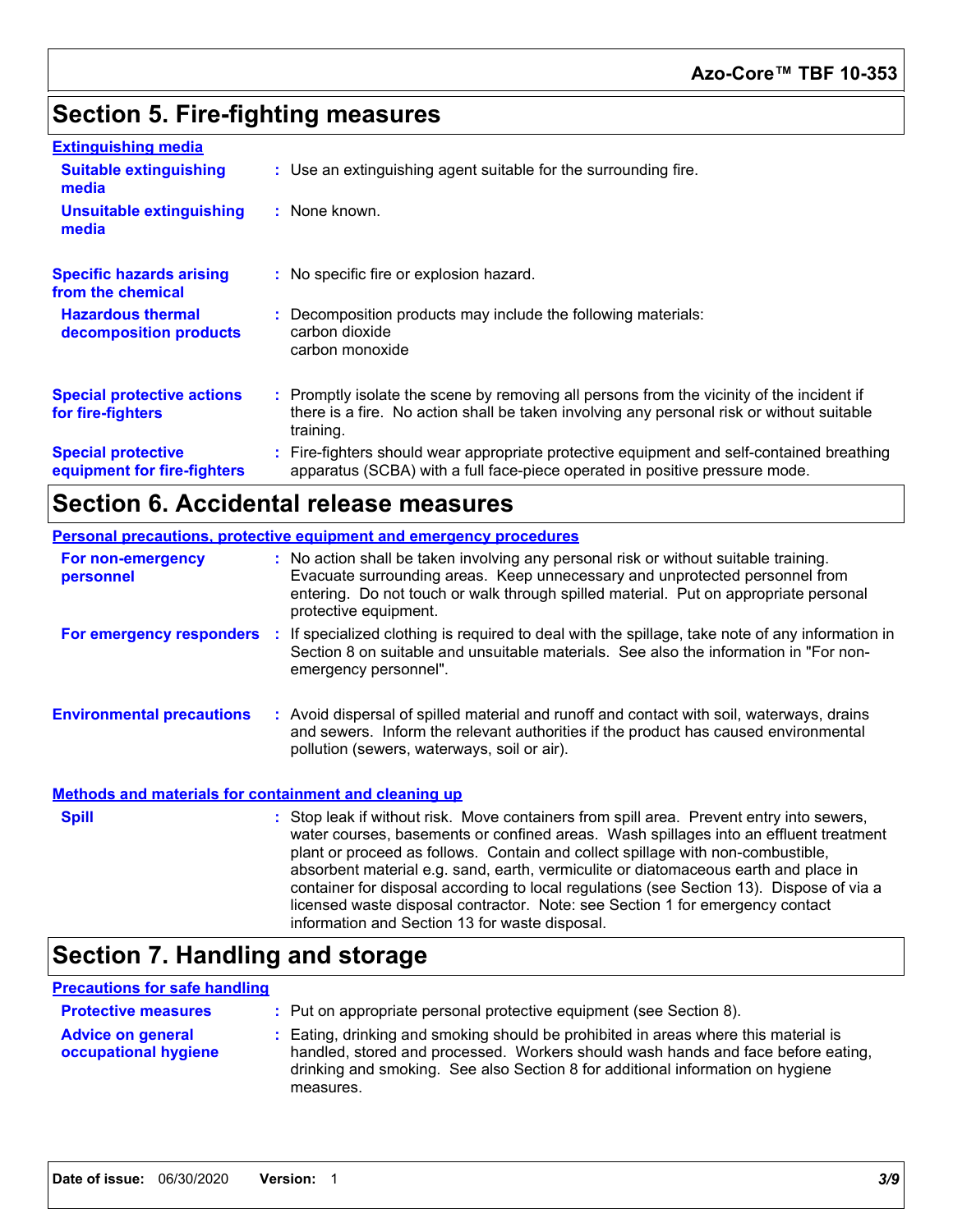### **Section 7. Handling and storage**

**Conditions for safe storage,** : Store in accordance with local regulations. Store in original container protected from **including any incompatibilities** direct sunlight in a dry, cool and well-ventilated area, away from incompatible materials (see Section 10) and food and drink. Keep container tightly closed and sealed until ready for use. Containers that have been opened must be carefully resealed and kept upright to prevent leakage. Do not store in unlabeled containers. Use appropriate containment to avoid environmental contamination. See Section 10 for incompatible materials before handling or use.

### **Section 8. Exposure controls/personal protection**

| <b>Control parameters</b>                  |                                                                                                                                                                                                                                                                                                                                                                                                   |
|--------------------------------------------|---------------------------------------------------------------------------------------------------------------------------------------------------------------------------------------------------------------------------------------------------------------------------------------------------------------------------------------------------------------------------------------------------|
| <b>United States</b>                       |                                                                                                                                                                                                                                                                                                                                                                                                   |
| <b>Occupational exposure limits</b>        |                                                                                                                                                                                                                                                                                                                                                                                                   |
| None.                                      |                                                                                                                                                                                                                                                                                                                                                                                                   |
| <b>Canada</b>                              |                                                                                                                                                                                                                                                                                                                                                                                                   |
| <b>Occupational exposure limits</b>        |                                                                                                                                                                                                                                                                                                                                                                                                   |
| None.                                      |                                                                                                                                                                                                                                                                                                                                                                                                   |
| <b>Appropriate engineering</b><br>controls | : Good general ventilation should be sufficient to control worker exposure to airborne<br>contaminants.                                                                                                                                                                                                                                                                                           |
| <b>Environmental exposure</b><br>controls  | : Emissions from ventilation or work process equipment should be checked to ensure<br>they comply with the requirements of environmental protection legislation.                                                                                                                                                                                                                                  |
| <b>Individual protection measures</b>      |                                                                                                                                                                                                                                                                                                                                                                                                   |
| <b>Hygiene measures</b>                    | : Wash hands, forearms and face thoroughly after handling chemical products, before<br>eating, smoking and using the lavatory and at the end of the working period.<br>Appropriate techniques should be used to remove potentially contaminated clothing.<br>Wash contaminated clothing before reusing. Ensure that eyewash stations and safety<br>showers are close to the workstation location. |
| <b>Eye/face protection</b>                 | Safety eyewear complying with an approved standard should be used when a risk<br>assessment indicates this is necessary to avoid exposure to liquid splashes, mists,<br>gases or dusts. If contact is possible, the following protection should be worn, unless<br>the assessment indicates a higher degree of protection: safety glasses with side-shields.                                      |
| <b>Skin protection</b>                     |                                                                                                                                                                                                                                                                                                                                                                                                   |
| <b>Hand protection</b>                     | Chemical-resistant, impervious gloves complying with an approved standard should be<br>worn at all times when handling chemical products if a risk assessment indicates this is<br>necessary.                                                                                                                                                                                                     |
| <b>Body protection</b>                     | : Personal protective equipment for the body should be selected based on the task being<br>performed and the risks involved and should be approved by a specialist before<br>handling this product.                                                                                                                                                                                               |
| <b>Other skin protection</b>               | : Appropriate footwear and any additional skin protection measures should be selected<br>based on the task being performed and the risks involved and should be approved by a<br>specialist before handling this product.                                                                                                                                                                         |
| <b>Respiratory protection</b>              | Based on the hazard and potential for exposure, select a respirator that meets the<br>appropriate standard or certification. Respirators must be used according to a<br>respiratory protection program to ensure proper fitting, training, and other important<br>aspects of use.                                                                                                                 |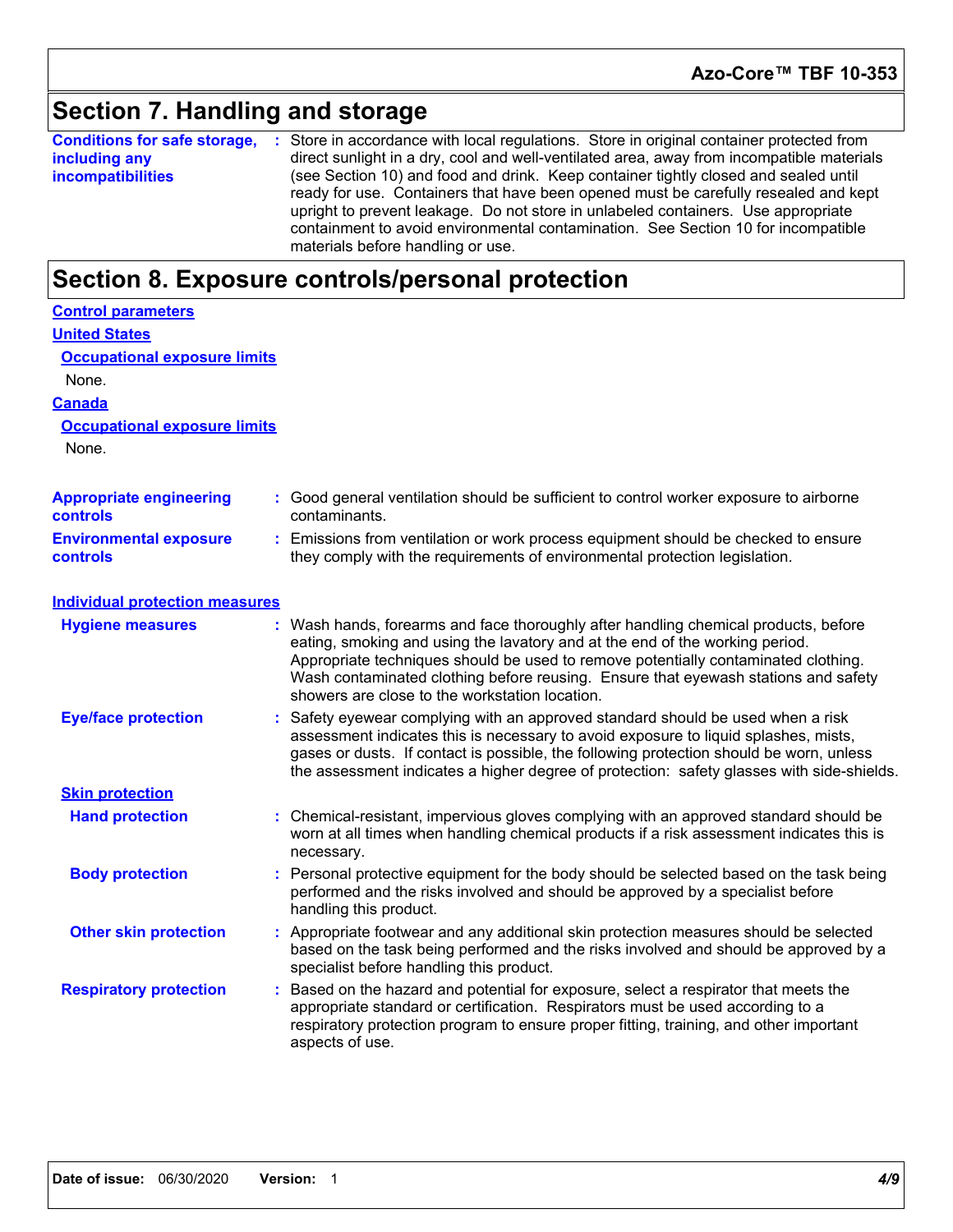### **Azo-Core™ TBF 10-353**

## **Section 9. Physical and chemical properties**

#### **Appearance**

| <b>Physical state</b>                                  |    | : Liquid. [Opaque.]                                 |
|--------------------------------------------------------|----|-----------------------------------------------------|
| <b>Color</b>                                           |    | Black.                                              |
| Odor                                                   |    | Slight.                                             |
| <b>Odor threshold</b>                                  |    | Not available.                                      |
| рH                                                     |    | Not available.                                      |
| <b>Melting point</b>                                   |    | Not available.                                      |
| <b>Boiling point/boiling range</b>                     | ÷. | Not available.                                      |
| <b>Flash point</b>                                     |    | Closed cup: $>93.333^{\circ}$ C ( $>200^{\circ}$ F) |
| <b>Evaporation rate</b>                                |    | Not available.                                      |
| <b>Flammability (solid, gas)</b>                       |    | Not available.                                      |
| <b>Lower and upper explosive</b><br>(flammable) limits |    | : Not available.                                    |
| <b>Vapor pressure</b>                                  |    | Not available.                                      |
| <b>Vapor density</b>                                   |    | Not available.                                      |
| <b>Relative density</b>                                |    | 1.05                                                |
| <b>Solubility</b>                                      |    | : Slightly soluble in water.                        |
| <b>Partition coefficient: n-</b><br>octanol/water      |    | $:$ Not available.                                  |
| <b>Auto-ignition temperature</b>                       |    | $:$ Not available.                                  |
| <b>Decomposition temperature</b>                       |    | $:$ Not available.                                  |
| <b>Viscosity</b>                                       |    | Not available.                                      |
| Flow time (ISO 2431)                                   |    | Not available.                                      |

## **Section 10. Stability and reactivity**

| <b>Reactivity</b>                                   | : No specific test data related to reactivity available for this product or its ingredients.  |
|-----------------------------------------------------|-----------------------------------------------------------------------------------------------|
| <b>Chemical stability</b>                           | : The product is stable. Reacts with Isocyanates.                                             |
| <b>Possibility of hazardous</b><br><b>reactions</b> | : Under normal conditions of storage and use, hazardous reactions will not occur.             |
| <b>Conditions to avoid</b>                          | : No specific data.                                                                           |
| <b>Incompatible materials</b>                       | : Reactive or incompatible with the following materials: strong oxidizers and strong alkalis. |
| <b>Hazardous decomposition</b><br>products          | : Carbon monoxide, carbon dioxide, nitrogen oxides.                                           |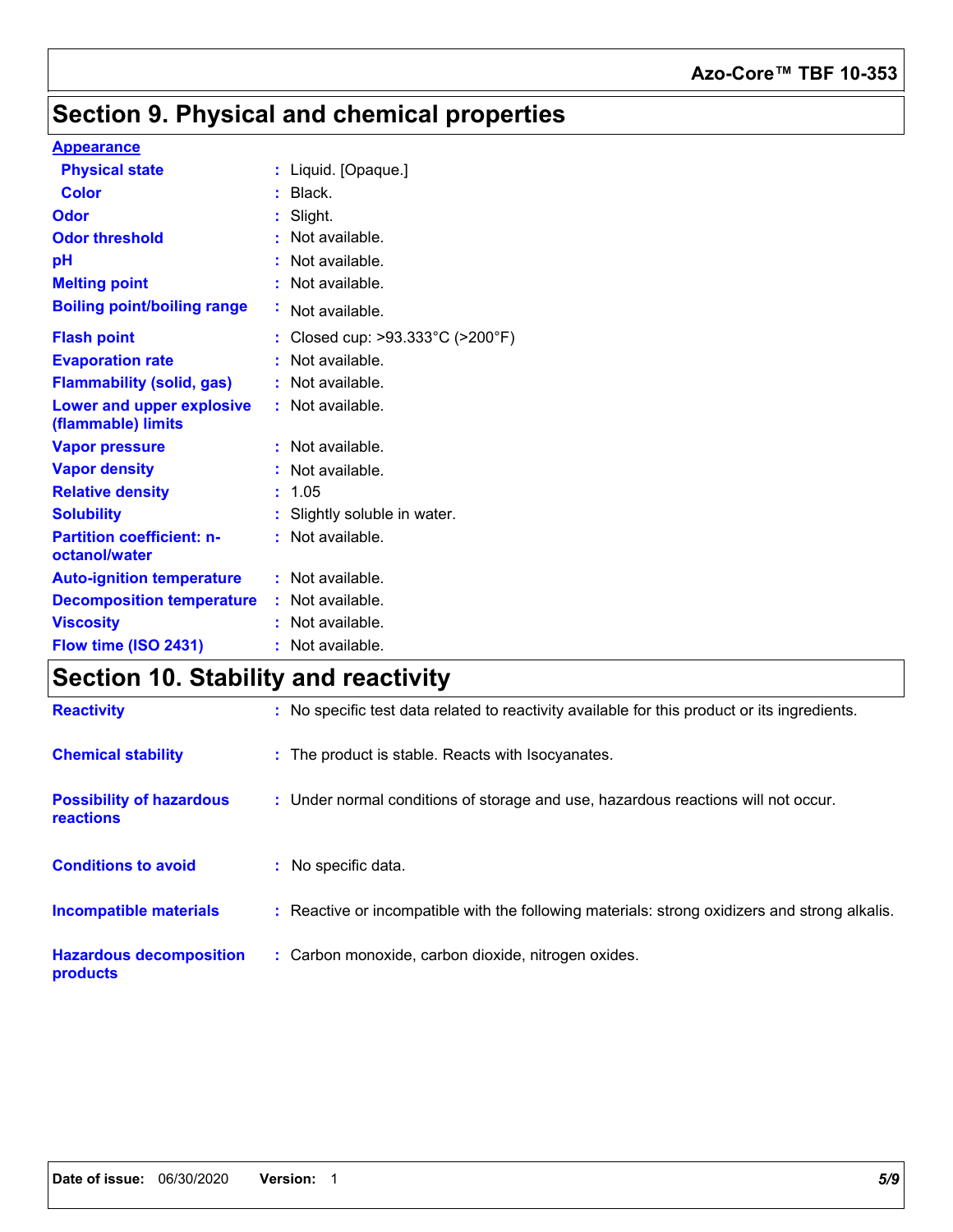## **Section 11. Toxicological information**

| Information on toxicological effects                      |                                                                                          |
|-----------------------------------------------------------|------------------------------------------------------------------------------------------|
| <b>Acute toxicity</b>                                     |                                                                                          |
| There is no data available.                               |                                                                                          |
| <b>Irritation/Corrosion</b>                               |                                                                                          |
| There is no data available.                               |                                                                                          |
| <b>Sensitization</b>                                      |                                                                                          |
| There is no data available.                               |                                                                                          |
| <b>Mutagenicity</b>                                       |                                                                                          |
| There is no data available.                               |                                                                                          |
| <b>Carcinogenicity</b>                                    |                                                                                          |
| There is no data available.                               |                                                                                          |
| <b>Reproductive toxicity</b>                              |                                                                                          |
| There is no data available.                               |                                                                                          |
| <b>Teratogenicity</b>                                     |                                                                                          |
| There is no data available.                               |                                                                                          |
| <b>Specific target organ toxicity (single exposure)</b>   |                                                                                          |
| There is no data available.                               |                                                                                          |
| <b>Specific target organ toxicity (repeated exposure)</b> |                                                                                          |
| There is no data available.                               |                                                                                          |
| <b>Aspiration hazard</b>                                  |                                                                                          |
| There is no data available.                               |                                                                                          |
|                                                           |                                                                                          |
| <b>Information on the likely</b><br>routes of exposure    | : Dermal contact. Eye contact. Inhalation. Ingestion.                                    |
| <b>Potential acute health effects</b>                     |                                                                                          |
| <b>Eye contact</b>                                        | : No known significant effects or critical hazards.                                      |
| <b>Inhalation</b>                                         | : No known significant effects or critical hazards.                                      |
| <b>Skin contact</b>                                       | : No known significant effects or critical hazards.                                      |
| <b>Ingestion</b>                                          | : No known significant effects or critical hazards.                                      |
|                                                           | Symptoms related to the physical, chemical and toxicological characteristics             |
| <b>Eye contact</b>                                        | : No known significant effects or critical hazards.                                      |
| <b>Inhalation</b>                                         | : No known significant effects or critical hazards.                                      |
| <b>Skin contact</b>                                       | : No known significant effects or critical hazards.                                      |
| <b>Ingestion</b>                                          | : No known significant effects or critical hazards.                                      |
|                                                           |                                                                                          |
|                                                           | Delayed and immediate effects and also chronic effects from short and long term exposure |
| <b>Short term exposure</b>                                |                                                                                          |
| <b>Potential immediate</b><br>effects                     | : No known significant effects or critical hazards.                                      |
| <b>Potential delayed effects</b>                          | : No known significant effects or critical hazards.                                      |
| <b>Long term exposure</b>                                 |                                                                                          |
| <b>Potential immediate</b><br>effects                     | : No known significant effects or critical hazards.                                      |
| <b>Potential delayed effects</b>                          | : No known significant effects or critical hazards.                                      |
|                                                           |                                                                                          |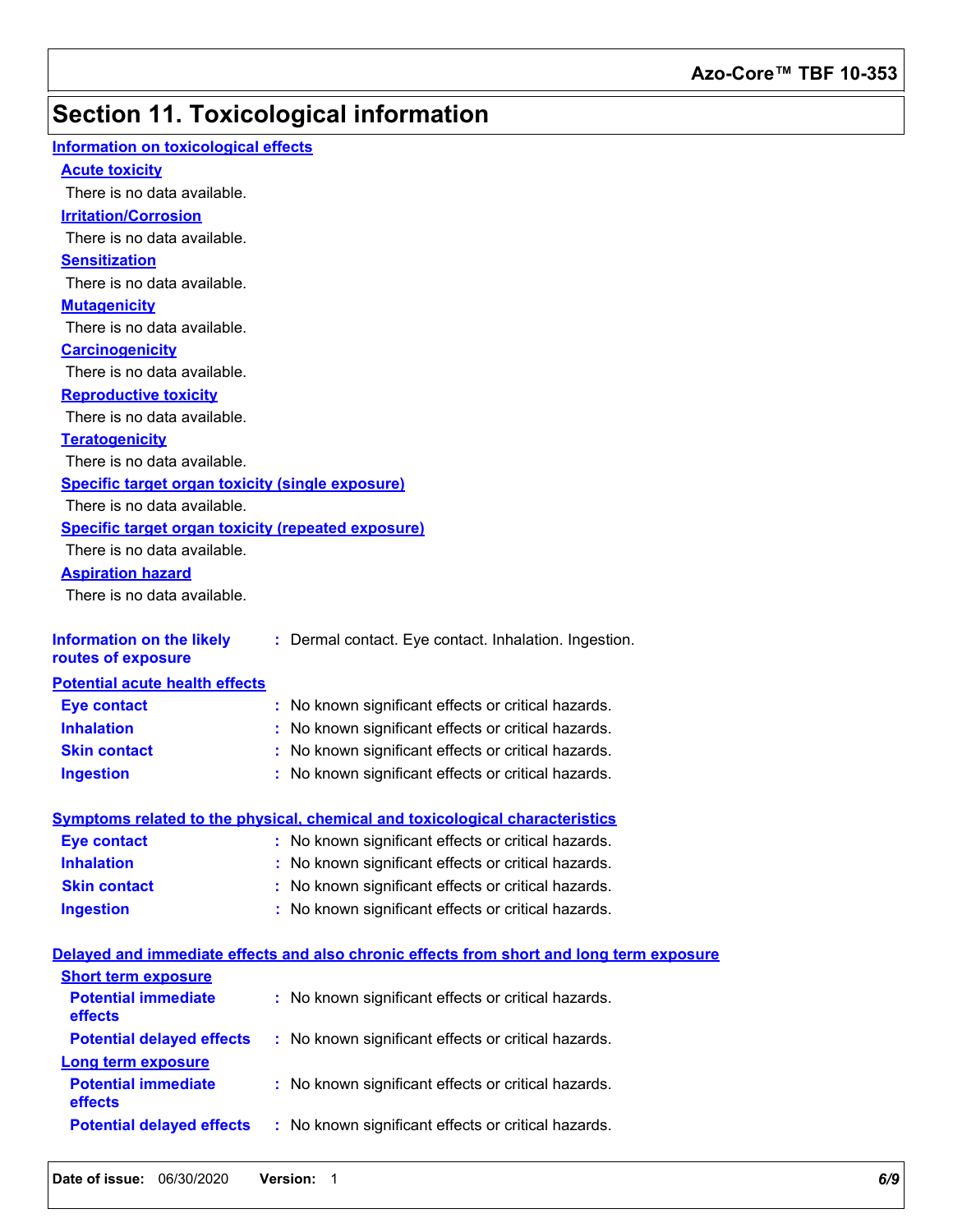### **Section 11. Toxicological information**

| <b>Potential chronic health effects</b> |
|-----------------------------------------|
|-----------------------------------------|

| <b>General</b>               | : No known significant effects or critical hazards. |
|------------------------------|-----------------------------------------------------|
| <b>Carcinogenicity</b>       | : No known significant effects or critical hazards. |
| <b>Mutagenicity</b>          | : No known significant effects or critical hazards. |
| <b>Teratogenicity</b>        | : No known significant effects or critical hazards. |
| <b>Developmental effects</b> | : No known significant effects or critical hazards. |
| <b>Fertility effects</b>     | : No known significant effects or critical hazards. |

#### **Numerical measures of toxicity**

**Acute toxicity estimates**

There is no data available.

### **Section 12. Ecological information**

#### **Toxicity**

There is no data available.

#### **Persistence and degradability**

There is no data available.

#### **Bioaccumulative potential**

There is no data available.

**Soil/water partition coefficient (KOC) :** Not available. **Mobility in soil**

**Other adverse effects** : No known significant effects or critical hazards.

### **Section 13. Disposal considerations**

The generation of waste should be avoided or minimized wherever possible. Disposal of this product, solutions and any by-products should comply with the requirements of environmental protection and waste disposal legislation and any regional local authority requirements. Dispose of surplus and non-recyclable products via a licensed waste disposal contractor. Waste should not be disposed of untreated to the sewer unless fully compliant with the requirements of all authorities with jurisdiction. Waste packaging should be recycled. Incineration or landfill should only be considered when recycling is not feasible. This material and its container must be disposed of in a safe way. Empty containers or liners may retain some product residues. Avoid dispersal of spilled material and runoff and contact with soil, waterways, drains and sewers. **Disposal methods :**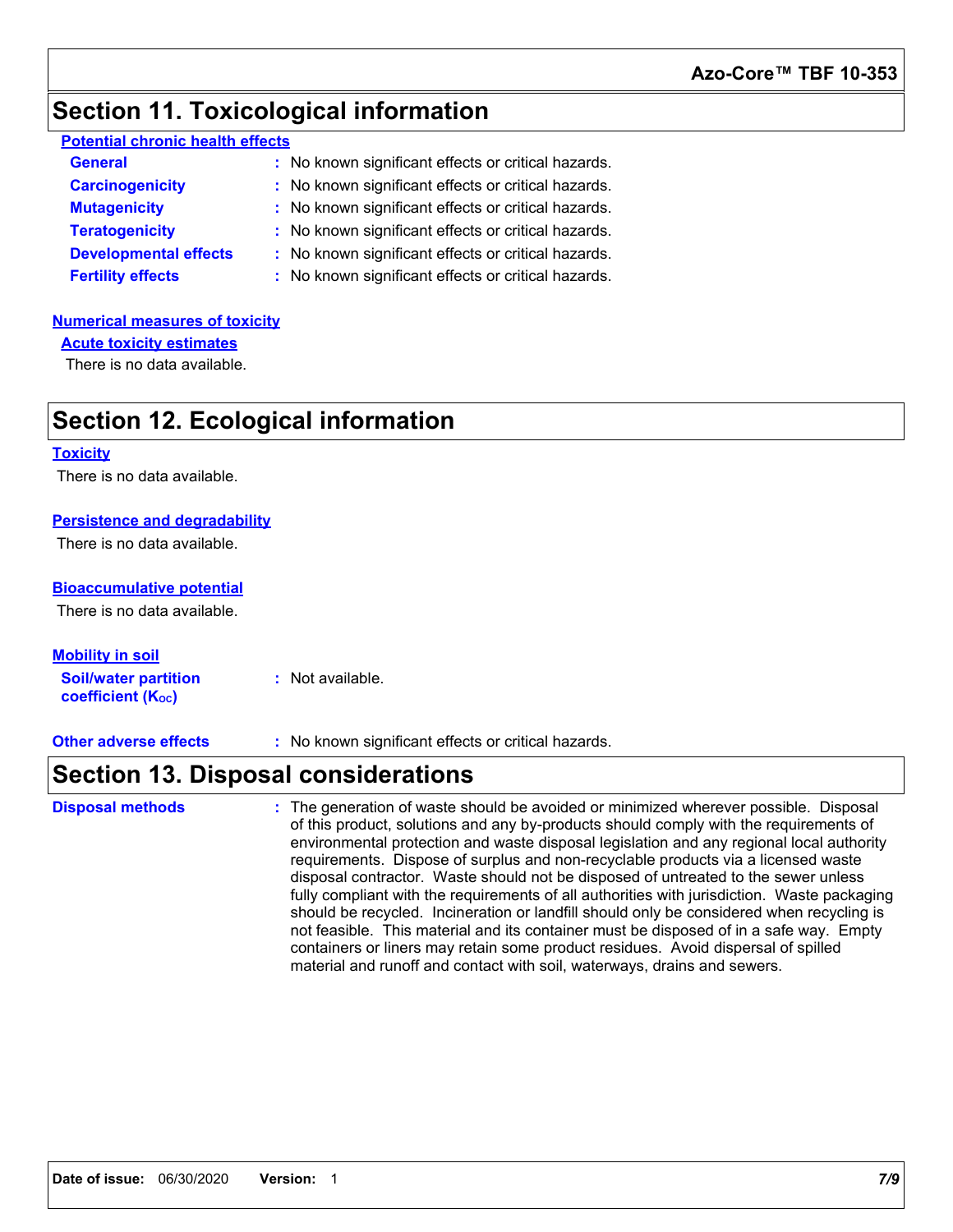#### **Azo-Core™ TBF 10-353**

## **Section 14. Transport information**

|                                      | <b>DOT Classification</b> | <b>TDG Classification</b> | <b>IMDG</b>    | <b>IATA</b>    |
|--------------------------------------|---------------------------|---------------------------|----------------|----------------|
| <b>UN</b> number                     | Not regulated.            | Not regulated.            | Not regulated. | Not regulated. |
| <b>UN proper</b><br>shipping name    |                           |                           |                |                |
| <b>Transport</b><br>hazard class(es) |                           |                           |                |                |
| <b>Packing group</b>                 |                           |                           |                |                |
| <b>Environmental</b><br>hazards      | No.                       | No.                       | No.            | No.            |

**AERG :** Not applicable

#### **Special precautions for user Transport within user's premises:** always transport in closed containers that are **:** upright and secure. Ensure that persons transporting the product know what to do in the event of an accident or spillage.

### **Section 15. Regulatory information**

|                                                                                   | upright and secure. Ensure that persons transporting the product know what to do in the<br>event of an accident or spillage. |  |  |
|-----------------------------------------------------------------------------------|------------------------------------------------------------------------------------------------------------------------------|--|--|
| <b>Section 15. Regulatory information</b>                                         |                                                                                                                              |  |  |
| <b>U.S. Federal regulations</b>                                                   | : United States inventory (TSCA 8b): All components are active or exempted.                                                  |  |  |
|                                                                                   | Clean Water Act (CWA) 311: Diammonium carbonate; Phosphoric acid                                                             |  |  |
| <b>Clean Air Act Section 112</b><br>(b) Hazardous Air<br><b>Pollutants (HAPs)</b> | : Not listed                                                                                                                 |  |  |
| <b>Clean Air Act Section 602</b><br><b>Class I Substances</b>                     | : Not listed                                                                                                                 |  |  |
| <b>Clean Air Act Section 602</b><br><b>Class II Substances</b>                    | : Not listed                                                                                                                 |  |  |
| <b>DEA List I Chemicals</b><br>(Precursor Chemicals)                              | : Not listed                                                                                                                 |  |  |
| <b>DEA List II Chemicals</b><br><b>(Essential Chemicals)</b>                      | : Not listed                                                                                                                 |  |  |
| <b>SARA 302/304</b>                                                               |                                                                                                                              |  |  |
| No products were found.                                                           |                                                                                                                              |  |  |
| <b>SARA 304 RQ</b>                                                                | : Not applicable.                                                                                                            |  |  |
| <b>SARA 311/312</b>                                                               |                                                                                                                              |  |  |
| <b>Classification</b>                                                             | : Not applicable.                                                                                                            |  |  |
| <b>SARA 313</b>                                                                   |                                                                                                                              |  |  |
| There is no data available.                                                       |                                                                                                                              |  |  |
| <b>State requlations</b>                                                          |                                                                                                                              |  |  |
| <b>Massachusetts</b>                                                              | : None of the components are listed.                                                                                         |  |  |
| <b>New York</b>                                                                   | None of the components are listed.                                                                                           |  |  |
| <b>New Jersey</b>                                                                 | None of the components are listed.                                                                                           |  |  |
| <b>Pennsylvania</b>                                                               | The following components are listed: Oxydipropanol                                                                           |  |  |